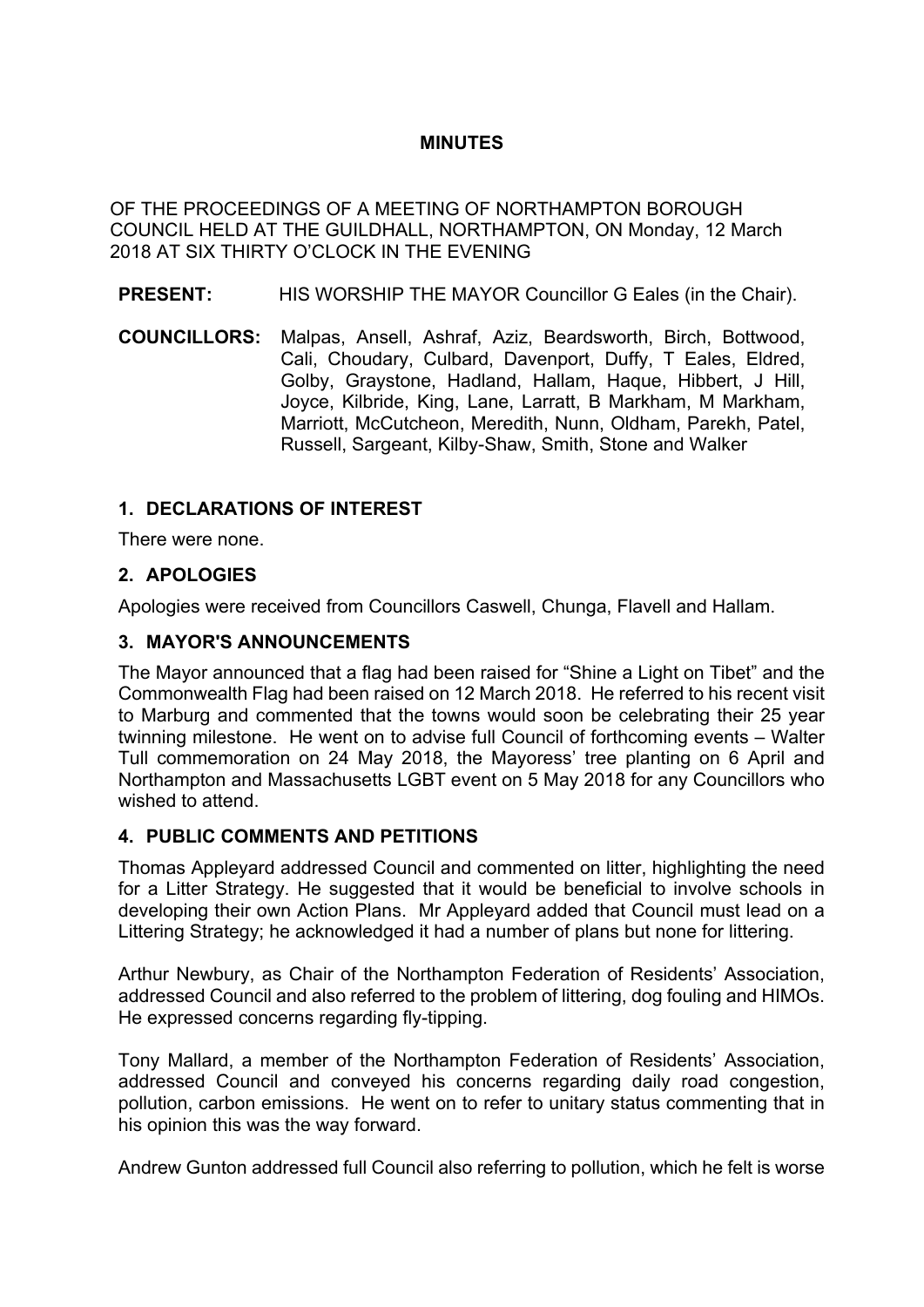than in London on certain days. He stated that the town had lower wages than the national average and the highest levels of personal debt in the country. Mr Gunton further stated that neighbouring local authorities were expanding at the expense of the borough and felt that there were calls for support for unitary status, with bigger boundaries.

### **5. MEMBER AND PUBLIC QUESTION TIME**

The Mayor advised that fifteen questions had been received from Councillors and members of the public and the answers had been tabled in accordance with the Constitution.

Questions and answers were given as tabled unless where stated, supplementary questions were asked as detailed below.

In response to a supplementary question relating to question 2, Councillor Hadland stated that Kingsthorpe High Street was mainly residential and there were no shops in that area.

In response to a supplementary question relating to question 12, Councillor Hadland advised that there were regular health and safety checks undertaken at Northgate bus station.

In response to a supplementary question relating to question 14, Councillor King stated that comprehensive equality impact assessments were carried out for each application.

#### **6. CABINET MEMBER PRESENTATIONS**

Councillor Nunn submitted his report as Leader of the Council and thanked all those Members who had attended the Deloitte Members' briefing on 23 January. It had proved to be an extremely valuable opportunity for Councillors to discuss the issue of unitary status. He reported that the vacancy of Independent Chair to the Audit Committee had been re-advertised and had attracted a good response. He further reported that Delapre Abbey was set to open on 17 March. The Leader of the Council advised that the new Chief Executive would be formally appointed at a later agenda item and he conveyed his thanks to the Interim Chief Executive.

In response to questions the Leader responded that unanimous support had been given to the appointment of an Independent Chair of Audit Committee and stated the need to create a sustainable authority.

Councillor Larratt submitted his Cabinet Member report and elaborated thereon, highlighting that the IT "Caseworker" trial would commence following the training session scheduled for 16 April 2018. He confirmed that a briefing on FGM awareness had been set for 16 July 2018 with two identical sessions; one at 2pm and one at 6pm.

In response to questions the Deputy Leader advised that it was still the intention of the Council to introduce webcasting.

Councillor Hibbert submitted his Cabinet Member report and thanked all those who had participated in the arrangements for providing homeless people with emergency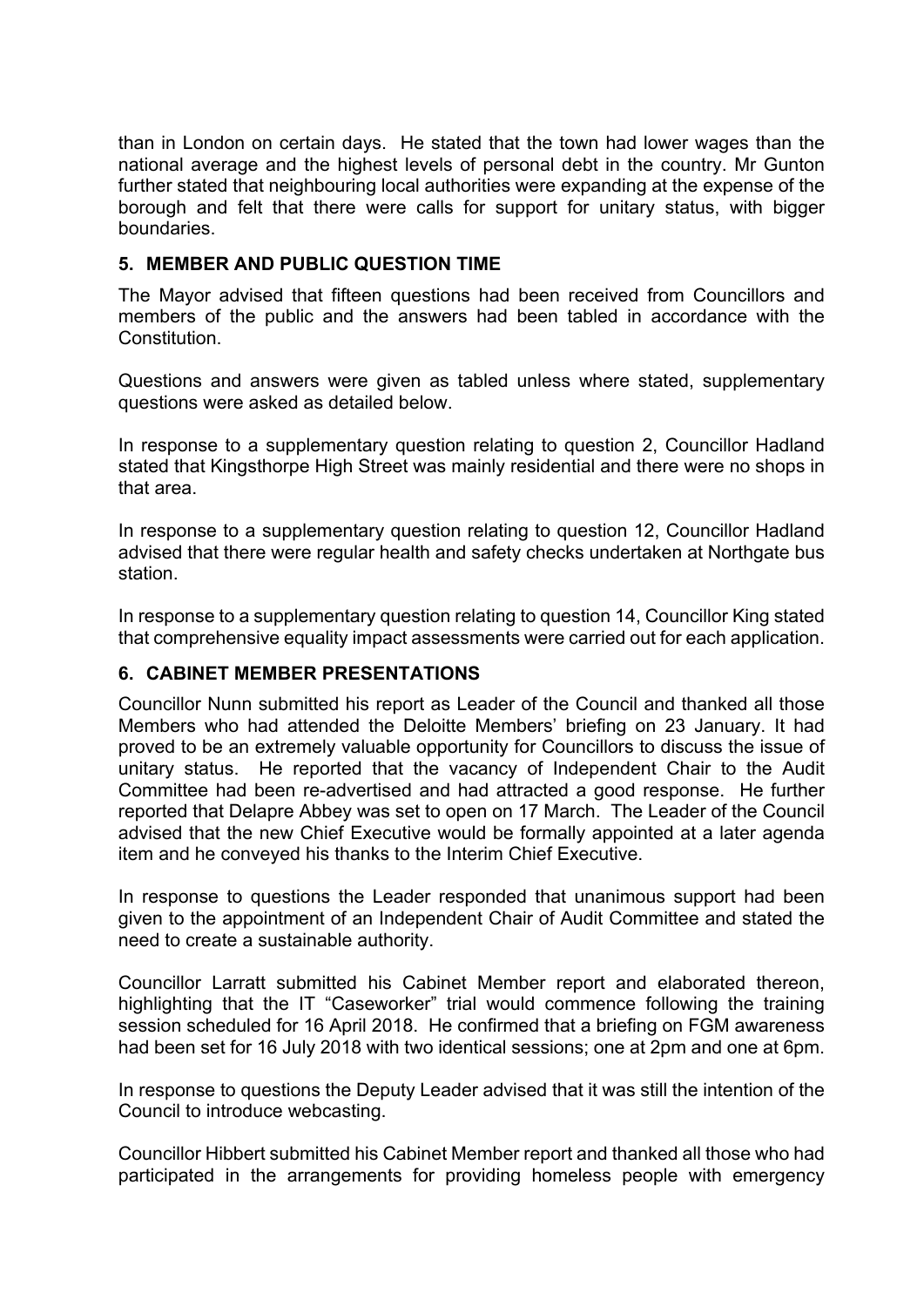overnight shelter during severe weather. SWEP had been activated on 22 February 2018. The One Stop Shop had been open over the weekend of 27 and 28 February for homeless people and he thanked all those involved in making this happen.

Councillor King submitted her Cabinet Member report and elaborated thereon, highlighting that £108,967.19 had supported community fund applications. Councillor King advised that on 5 May 2018 an LGBTQ event would be held. She further advised that partnership work was ongoing with the Park Management Forum regarding "Keep Britain Tidy."

At this juncture the Mayor advised that the allocated time for Cabinet Member presentations had been reached.

#### **7. APPOINTMENT OF A PERMANENT CHIEF EXECUTIVE AND HEAD OF PAID SERVICE**

Councillor Nunn proposed a report that sought Council's approval to appoint a permanent Head of Paid Service and Chief Executive.

Councillor Larratt seconded the report.

#### **RESOLVED:**

That the appointment of George Candler as the Council's Head of Paid Service from 13 March 2018 and Chief Executive from 30 April 2018 be approved.

#### **8. CHANGES TO OUTSIDE BODY APPOINTMENTS**

Councillor Larratt proposed a change to appointments to outside bodies, that being Councillor Hadland replaces Councillor Bottwood as the Council's representative on the Outside Body – Delapre Preservation Trust (DAPT).

Councillor Patel seconded the report.

#### **RESOLVED:**

That Councillor Hadland replaces Councillor Bottwood as the Council's representative on the Outside Body – Delapre Preservation Trust (DAPT).

#### **9. CALENDAR OF MEETINGS**

Councillor Patel presented for approval the Meetings Cycle for 2018/2019 which was seconded by Councillor Oldham.

**RESOLVED:** That the Meetings Cycle for 2018/2019 be approved.

#### **10.OPPOSITION GROUP BUSINESS**

Councillor Russell made a statement on Unitary Status. She stated that Unitary Status was the way forward and that it would make substantial financial savings. She went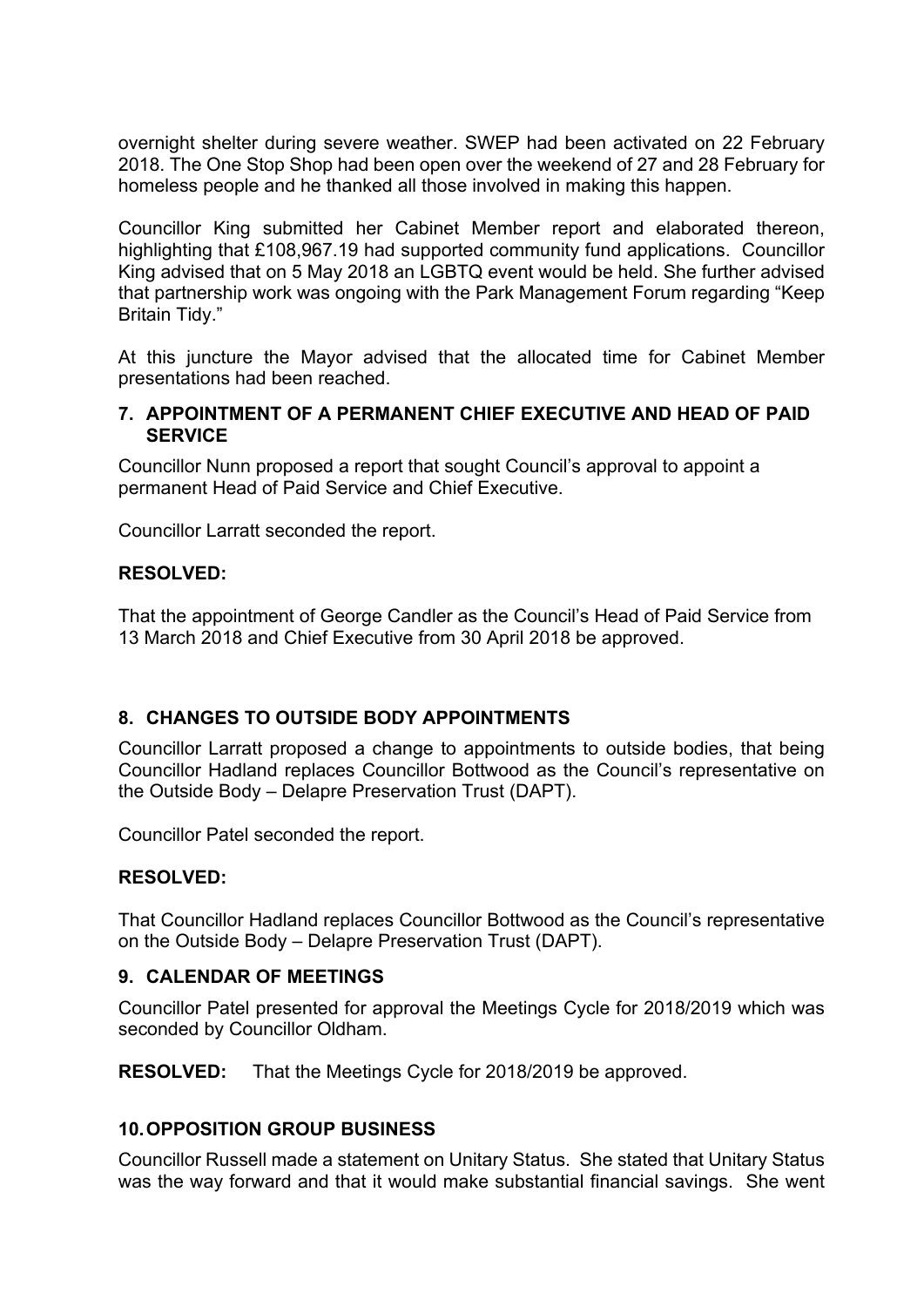on to quote statistics that showed Northampton to have the lowest wages and the highest personal debt in the country. She referred to the budgetary situation of Northamptonshire County Council and stated that Government funding cuts were the cause.

Councillor Nunn in response advised that Northampton Borough Council was the only Council to hold discussions and workshops regarding Unitary Status. He referred to funding issues regarding social care and Unitary Status.

## **11.NOTICES OF MOTION**

i) Councillor Duffy proposed and Councillor Culbard seconded:

"This council recognises that sexual harassment happens where there are imbalances of power and can happen in Local Authorities at Member level and staffing levels.

This council therefore commits to developing a sexual harassment policy for Members and staff in consultation with representatives of both, and in consultation with the voluntary sector services that support victims of sexual harassment."

Council debated the motion.

Upon a vote the motion was lost.

ii) Councillor Davenport accepted an alteration to the original motion as published on the agenda. The altered motion was seconded by Councillor Haque.

Council agreed to the altered motion which was debated below:

"This council recognises that more can be done to encourage recycling. To this end, and working with our new Environmental Services Contractor, this Council resolves to investigate and recommend innovative models for the recycling of cans and bottles that can be available in locations across the Borough. In doing so this Council recognises that young people are encouraged to collect and recycle cans and bottles for a small remuneration. The model recommended should educate, entertain and encourage the process of recycling."

Members debated the motion.

Upon a vote the motion was carried.

iii) Councillor Birch proposed and Councillor Beardsworth seconded:

"This council recognises that there is a public dissatisfaction around the delivery of an efficient and safe bus service for the residents of Northampton from Northgate Bus Station.

This council therefore commits to commissioning an independent Health and Safety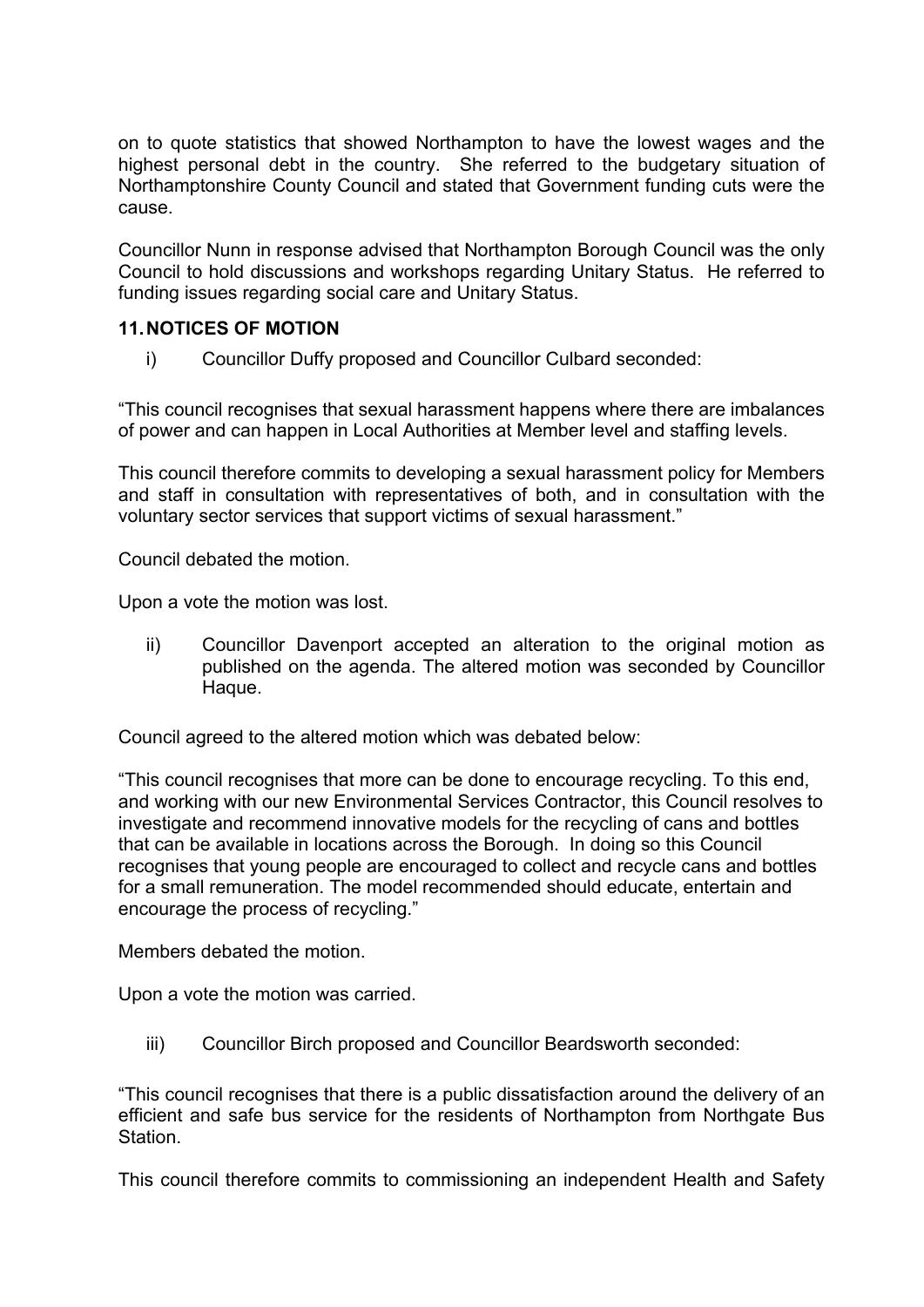inspection to look at the Bus Station in terms of pedestrian safety, congestion in the surrounding street, air quality and turning circle requirements."

There voted for the Motion:

Councillors Ashraf, Beardsworth, Birch, Cali, Choudary, Culbard, Davenport, Duffy, T Eales, Haque, Joyce, B Markham, Marriott, McCutcheon, Meredith Russell, Smith and Stone.

There voted against the Motion:

Councillors Ansell, Aziz, Bottwood, Eldred, Golby, Graystone, Hadland, Hibbert, Hill, Kilbride, King, Lane, Larratt, Malpas, M Markham, Nunn, Oldham, Parekh, Patel, Sargeant and Walker.

There abstained the Mayor and Councillor Kilby-Shaw.

Upon a vote, the motion was lost.

iv) Councillor Hadland propose and Councillor Nunn seconded:

"The administration has always been committed to enhancing and promoting the heritage of our town.

Never was this more clearly demonstrated than with the opening of Delapre Abbey to the public next weekend for the first time in 900 years after a multi-million pound restoration programme.

The Abbey takes its place as a jewel in the crown of our historic town, a fitting tribute to all those organisations and individuals who have supported the project.

The administration has maintained its commitment as difficulties arose and were overcome, creating and working with the Delapre Abbey Preservation Trust to ensure that we have something to make us all proud.

This Council congratulates and thanks everyone who has been involved, and wished the Trust and its volunteers every good wish for an exciting and successful future."

Members debated the motion.

Upon a vote the motion was carried.

v) Councillor Larratt proposed and Councillor Hill seconded:

"This Council recognises that our town has been let down by the current Environmental Services provider. According to the biggest and most successful consultation that this Council has ever undertaken, a higher quality of cleanliness delivering cleaner streets and a cleaner environment, and quality grounds maintenance are top priorities for residents of our Borough.